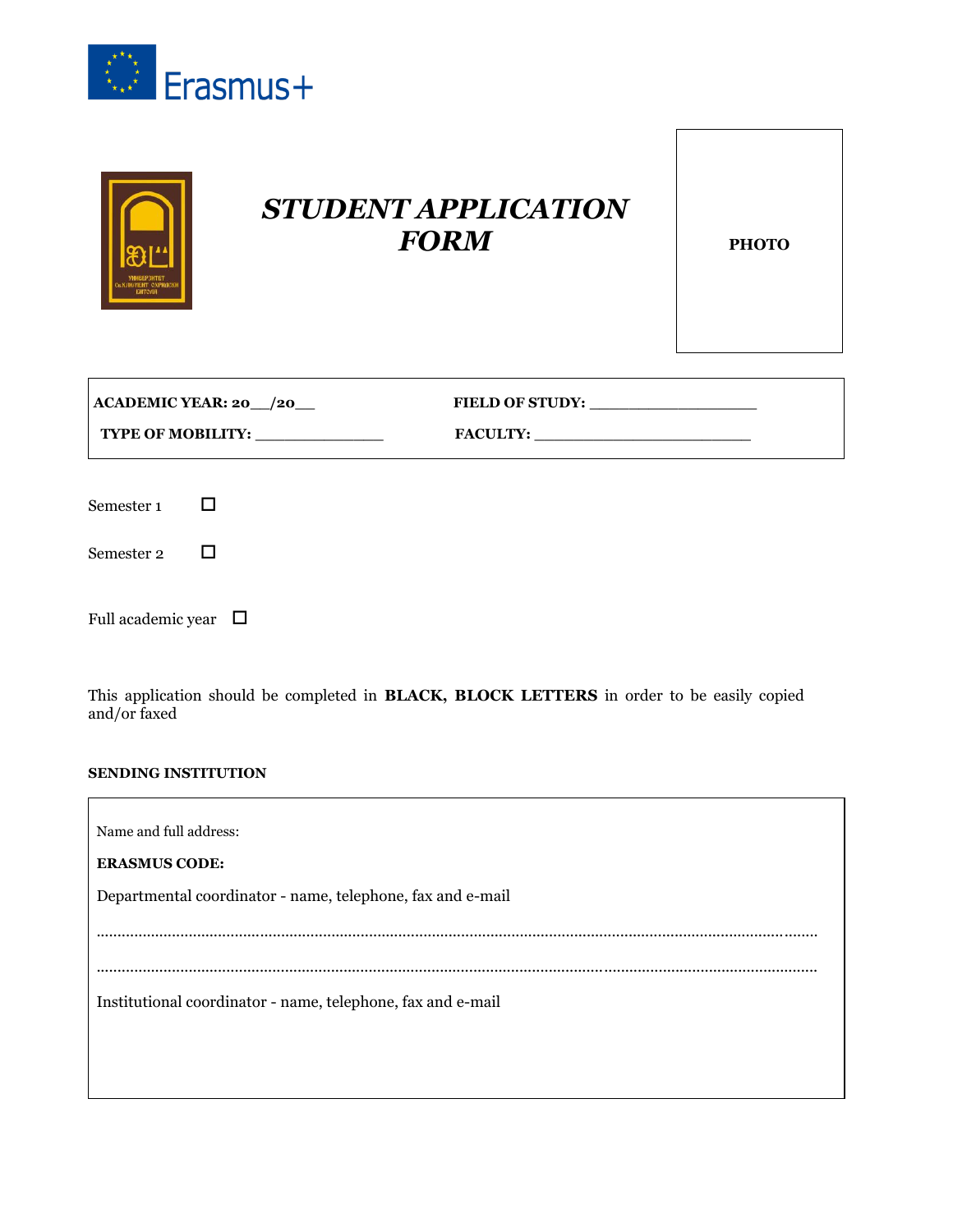# STUDENT'S PERSONAL DATA

(Please fill in the data legibly and write the address to which we can send all further information)

|                    | Postcode and city: |
|--------------------|--------------------|
|                    |                    |
|                    |                    |
|                    |                    |
| Postcode and city: |                    |
|                    |                    |
|                    |                    |

Briefly state the reasons why you wish to study abroad:

#### **RECEIVING INSTITUTION**

| Institution | Country | Period of study<br>To<br>From | Duration<br>(months) | No of expected<br><b>ECTS</b> credits |
|-------------|---------|-------------------------------|----------------------|---------------------------------------|
|             |         | <br>                          |                      |                                       |